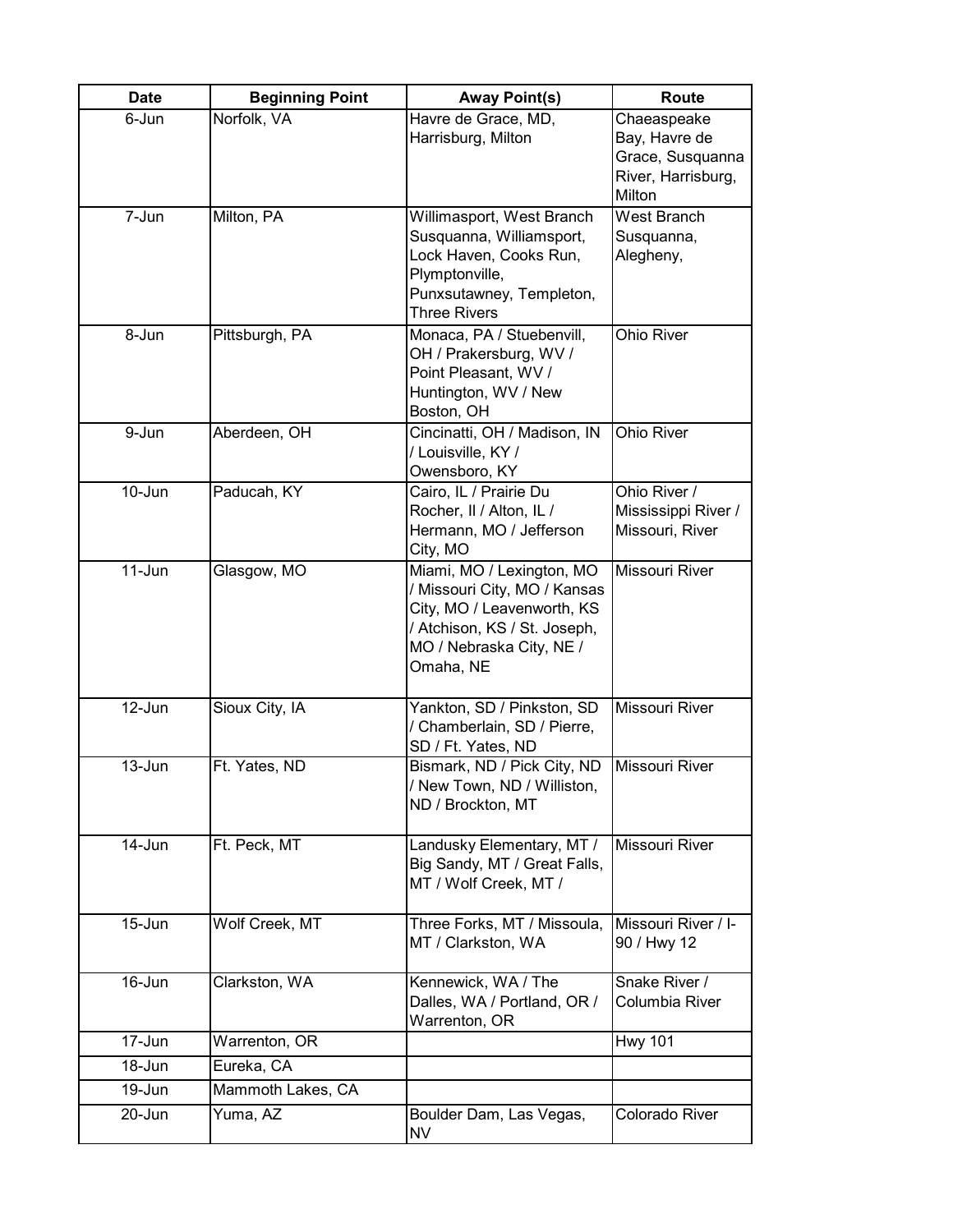| $21 - Jun$ | Fredonia, AZ   | North Rim Grand Canyon,      | Colorado River      |
|------------|----------------|------------------------------|---------------------|
|            |                | AZ. / Lake Powell, AZ        |                     |
| $22 -$ Jun | Moab, UT       | Loma, CO, Granby, CO         | <b>Headwaters</b>   |
|            |                | (headwaters) / Leadville, CO | Colorado River /    |
|            |                |                              | <b>Headwaters</b>   |
|            |                |                              | Arkansas River      |
| $23 - Jun$ | Leadville, CO  | Smeltertown, CO / Royal      | Arkansas River      |
|            |                | Gorge, CO / Fowler, CO /     |                     |
|            |                | Garden City, KS / Dodge      |                     |
|            |                | City, KS                     |                     |
| $24 - Jun$ | Dodge City, KS | Kinsley, KS / Great Bend,    | Arkansas River      |
|            |                | KS / Nickerson, KS /         |                     |
|            |                | Wichita, KS / Arkansas City, |                     |
|            |                | KS / Tulsa, OK               |                     |
| $25 -$ Jun | Ft. Smith, AR  | Conway, AR / Pine Bluff, AR  | Arkansas River /    |
|            |                | / Rosedale, MS / Memphis,    | Mississippi River   |
|            |                | TN                           |                     |
| $26$ -Jun  | Dyersburg, TN  | Paducah, KY / Camden, TN     | Mississippi River / |
|            |                | Savannah, TN / Florence,     | Ohio River /        |
|            |                | AL / Guntersville, AL /      | Tennessee River     |
|            |                | Columbus, GA                 |                     |
|            |                |                              |                     |
| Total      |                |                              |                     |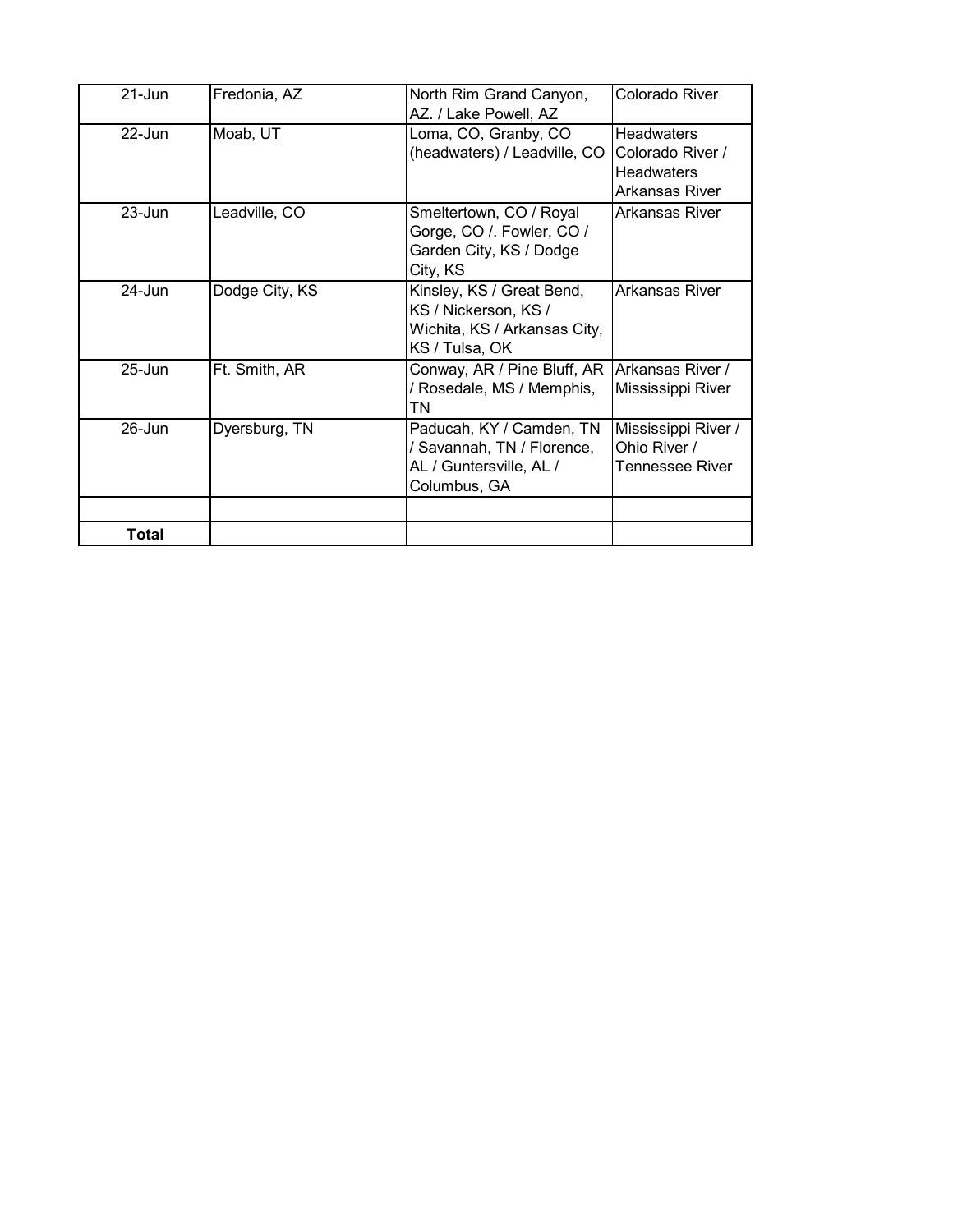| <b>Ending Point</b> | <b>Milage</b> |  |
|---------------------|---------------|--|
| Milton, PA          | 418           |  |
|                     |               |  |
|                     |               |  |
|                     |               |  |
| Pitttsburgh, PA     | 265           |  |
|                     |               |  |
|                     |               |  |
|                     |               |  |
| Aberdeen, OH        | 391           |  |
|                     |               |  |
|                     |               |  |
|                     |               |  |
| Paducah, KY         | 476           |  |
|                     |               |  |
| Glasgow, MO         | 453           |  |
|                     |               |  |
|                     |               |  |
| Sioux City, IA      | 468           |  |
|                     |               |  |
|                     |               |  |
|                     |               |  |
|                     |               |  |
| Ft. Yates, ND       | 473           |  |
|                     |               |  |
| Ft. Peck, MT        | 463           |  |
|                     |               |  |
|                     |               |  |
| Wolf Creek, MT      | 429           |  |
|                     |               |  |
|                     |               |  |
| Clarkston, WA       | 494           |  |
|                     |               |  |
| Warrenton, OR       | 459           |  |
|                     |               |  |
| Eureka, CA          | 464           |  |
| Mammoth Lakes, CA   | 523           |  |
| Yuma, AZ            | 572           |  |
| Fredonia, AZ        | 496           |  |
|                     |               |  |